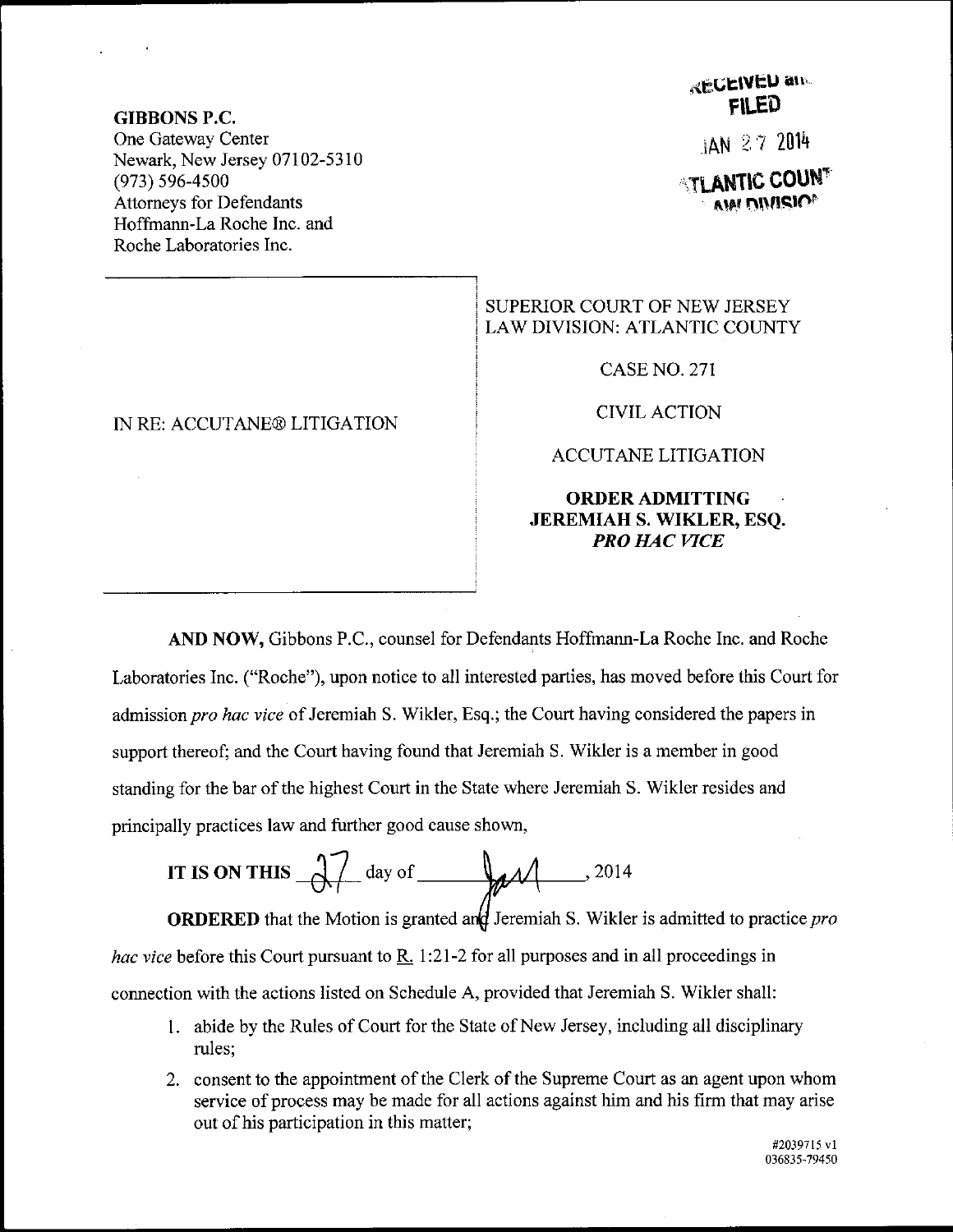- 3. notify the Court immediately of any matter affecting his standing before this Court; and
- 4. have all pleadings and other papers filed in the Court signed by an attorney-at-law of this Court employed by the firm of Gibbons P.C., who shall be responsible for the conduct of Jeremiah S. Wikler; and it is further

**ORDERED** that Jeremiah S. Wikler shall make payment of fees as provided in the New

Jersey Rules of Court, R. 1:28-1(b), 1:28-2 and 1:28B-1(e), within thirty (30) days of the date of

this Order; and it is further

ORDERED that the Clerk of this Court shall forward a copy of this Order to the

Treasurer of the New Jersey Fund for Client Protection; and it is further

ORDERED that copies of this Order shall be served by attomeys for Roche upon all

counsel of record within seven (7) days of the receipt thereof.

 $\frac{1}{2}$ Honorable Carol E. Higbee

[ Opposed I Unopposed